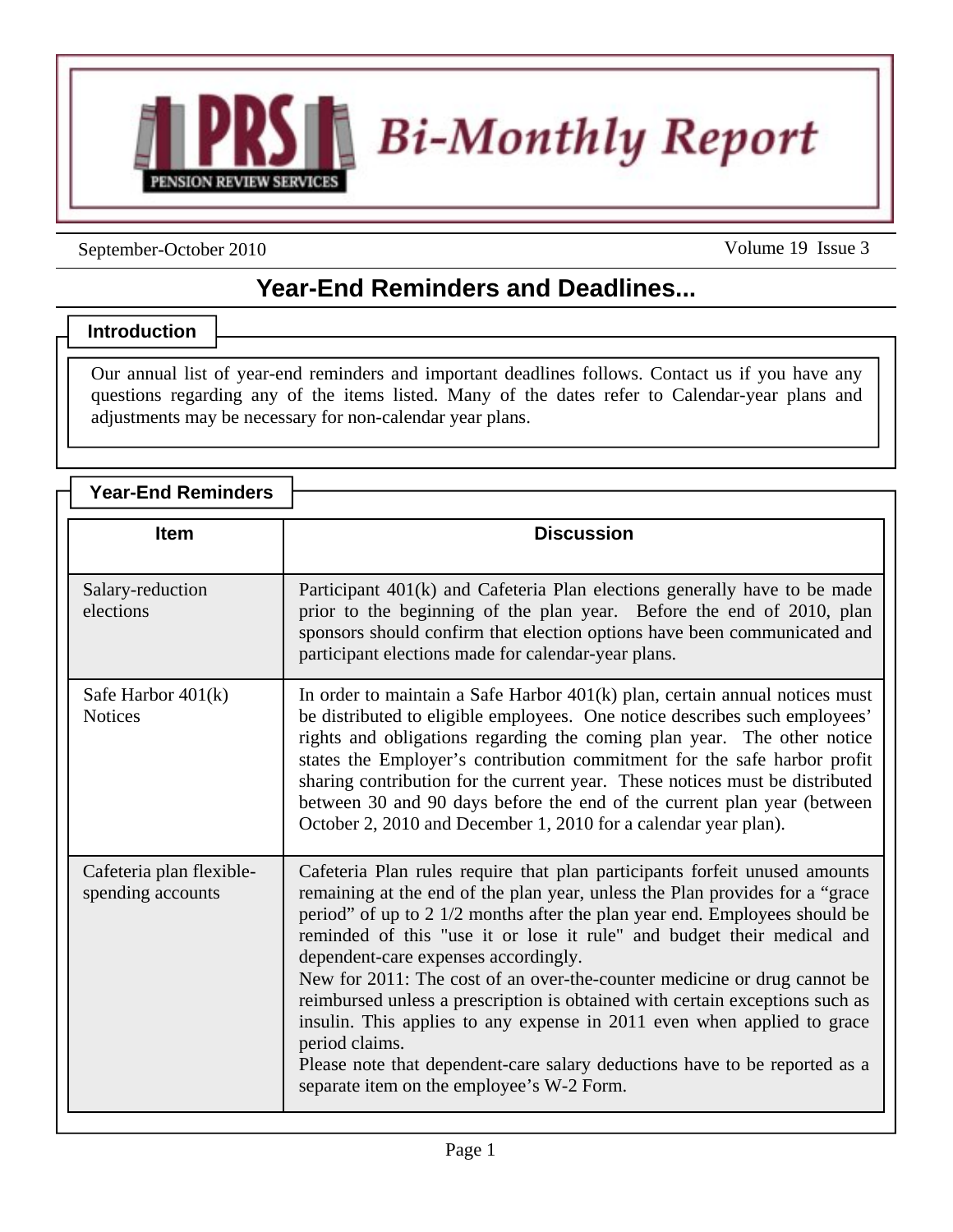| <b>Year-End Reminders (continued)</b>                                        |                                                                                                                                                                                                                                                                                                                                                                                                                                                                                                                                                                                                                                                                                                                                                                                                                                                                                         |  |
|------------------------------------------------------------------------------|-----------------------------------------------------------------------------------------------------------------------------------------------------------------------------------------------------------------------------------------------------------------------------------------------------------------------------------------------------------------------------------------------------------------------------------------------------------------------------------------------------------------------------------------------------------------------------------------------------------------------------------------------------------------------------------------------------------------------------------------------------------------------------------------------------------------------------------------------------------------------------------------|--|
| <b>Item</b>                                                                  | <b>Discussion</b>                                                                                                                                                                                                                                                                                                                                                                                                                                                                                                                                                                                                                                                                                                                                                                                                                                                                       |  |
| Participant-directed<br>investments                                          | If participants self-direct their plan investments, then these investments<br>should be reviewed for suitability no less often than annually. It is the plan<br>administrator's fiduciary responsibility to provide appropriate investment<br>choices. It is also the plan administrator's responsibility to provide<br>quarterly notices to the participants.                                                                                                                                                                                                                                                                                                                                                                                                                                                                                                                          |  |
| Plan amendments and<br>contributions                                         | If it is desired to amend a pension or profit sharing plan, then the plan has<br>to be amended prior to the plan's year-end. If it is desired to decrease a<br>pension plan benefit or contribution formula, then generally an advanced<br>notice prior to participants accruing their benefits is required. Generally,<br>for a calendar year pension plan, the participant notice describing a benefit<br>decrease has to be distributed at least 15 days prior to the effective date for<br>small plans. Because a profit sharing plan's contribution is usually<br>discretionary, this latter requirement generally does not apply to profit<br>sharing plans.<br>In addition, due to ever-changing laws and regulations, generally each<br>year, prior to the end of the plan year, amendments will be required to be<br>adopted in order to keep the plan document in compliance. |  |
| Retirement-plan<br>distribution withholding<br>and reporting<br>requirements | Form 945 is used to report distribution income-tax withholding, and<br>Forms 1099-R and 1096 are used to report retirement plan distributions. If<br>distributions were made in 2010, then the filing deadlines are January 31,<br>2011 for Form 945 and for the participant copy of Form 1099-R, and<br>February 28, 2011 for Form 1096 and for the Internal Revenue Service<br>copy of Form 1099-R. Generally, your accountant or bookkeeper will<br>prepare Form 945.                                                                                                                                                                                                                                                                                                                                                                                                                |  |
|                                                                              | The Trust should have a Trust Identification Number (TIN) which is<br>different from the Corporate Employer Identification Number (EIN). The<br>TIN should be used to report plan distributions and as the identification<br>number for asset accounts. If the Trust does not have a separate number,<br>please notify us so that one can be applied for.                                                                                                                                                                                                                                                                                                                                                                                                                                                                                                                               |  |
|                                                                              | Please note that if you currently use the Electronic Federal Tax Payment<br>System (EFTPS) to make your federal employment tax deposits (under the<br>EIN), to make your plan distribution withholding tax deposits under the<br>TIN, you will either have to establish a new EFTPS account or use the<br>Form 8109 Federal Tax coupons under the TIN.                                                                                                                                                                                                                                                                                                                                                                                                                                                                                                                                  |  |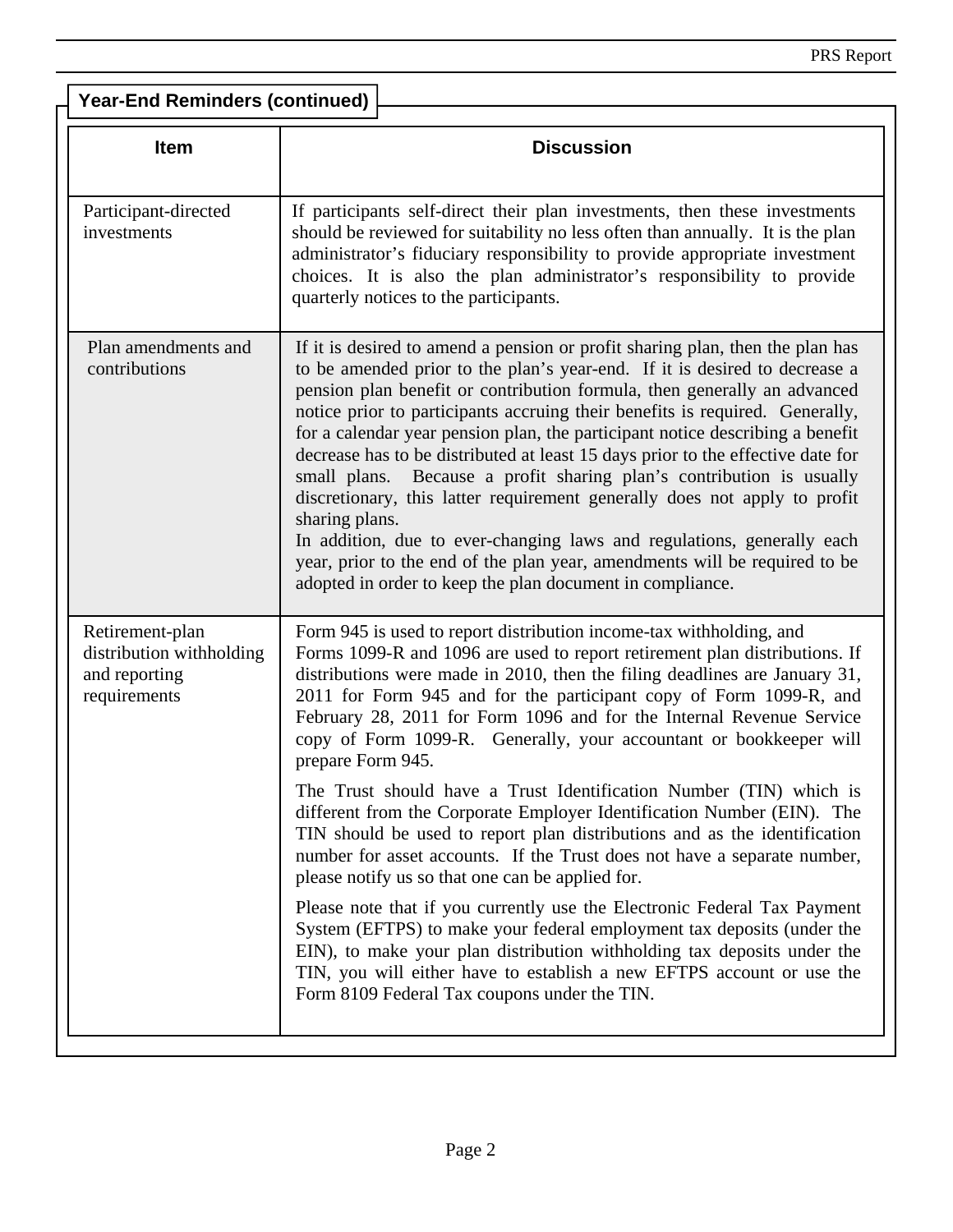| <b>Year-End Reminders (continued)</b>                                               |                                                                                                                                                                                                                                                                                                                                                                                                                      |  |  |
|-------------------------------------------------------------------------------------|----------------------------------------------------------------------------------------------------------------------------------------------------------------------------------------------------------------------------------------------------------------------------------------------------------------------------------------------------------------------------------------------------------------------|--|--|
| <b>Item</b>                                                                         | <b>Discussion</b>                                                                                                                                                                                                                                                                                                                                                                                                    |  |  |
| <b>Fidelity Bond</b>                                                                | Except for one-participant plans, ERISA requires that every fiduciary of<br>an employee benefit plan and every person who handles funds or other<br>property of a plan be bonded. A one-participant plan means a plan<br>whose participants are only a 100% owner (and/or his spouse) regardless<br>of whether the business is incorporated or not, or whose only participants<br>are partners and/or their spouses. |  |  |
|                                                                                     | The amount of the bond is generally 10% of the funds handled. The<br>coverage requirement is determined at the beginning of each year and<br>may have to be updated. PRS can obtain the bond for you.                                                                                                                                                                                                                |  |  |
| Age 70 <sup>1</sup> / <sub>2</sub> minimum<br>required distribution<br>requirements | Because the age 70 <sup>1</sup> / <sub>2</sub> requirements are complicated and because there is a<br>50% excise tax for the amounts not taken, we suggest that you contact us<br>if you have any questions.                                                                                                                                                                                                         |  |  |
|                                                                                     | Generally, distributions must be taken by December 31. If age 70 <sup>1/2</sup> is<br>attained in 2010, then the 2010 distribution may be postponed until April<br>1, 2011. Two distributions would then be required in 2011 (the 2010<br>distribution by April 1, 2011, and the 2011 distribution by December 31,<br>2011).                                                                                         |  |  |
|                                                                                     | Subject to certain conditions, the Plan may allow non-5% owners to<br>delay commencement of the distributions if still actively employed.<br>However, individuals are still required to take IRA distributions, except<br>for Roth IRA accounts, once they have attained age $70\frac{1}{2}$ .                                                                                                                       |  |  |
| <b>Beneficiary Election</b><br>Forms                                                | Each plan participant should be reminded that he can update his<br>Beneficiary Election by completing a new Form. Examples of when new<br>forms should be completed are as follows:                                                                                                                                                                                                                                  |  |  |
|                                                                                     | 1. A participant whose marital or family status has changed since last<br>completing a Beneficiary Election Form should complete a new<br>Form.                                                                                                                                                                                                                                                                      |  |  |
|                                                                                     | 2. A married participant, having attained age 35 since last completing a<br>Beneficiary Election Form, should complete a new Form.                                                                                                                                                                                                                                                                                   |  |  |
|                                                                                     | 3. A participant who has changed his estate plans since last completing a<br>Beneficiary Election Form may want to complete a new Form.                                                                                                                                                                                                                                                                              |  |  |